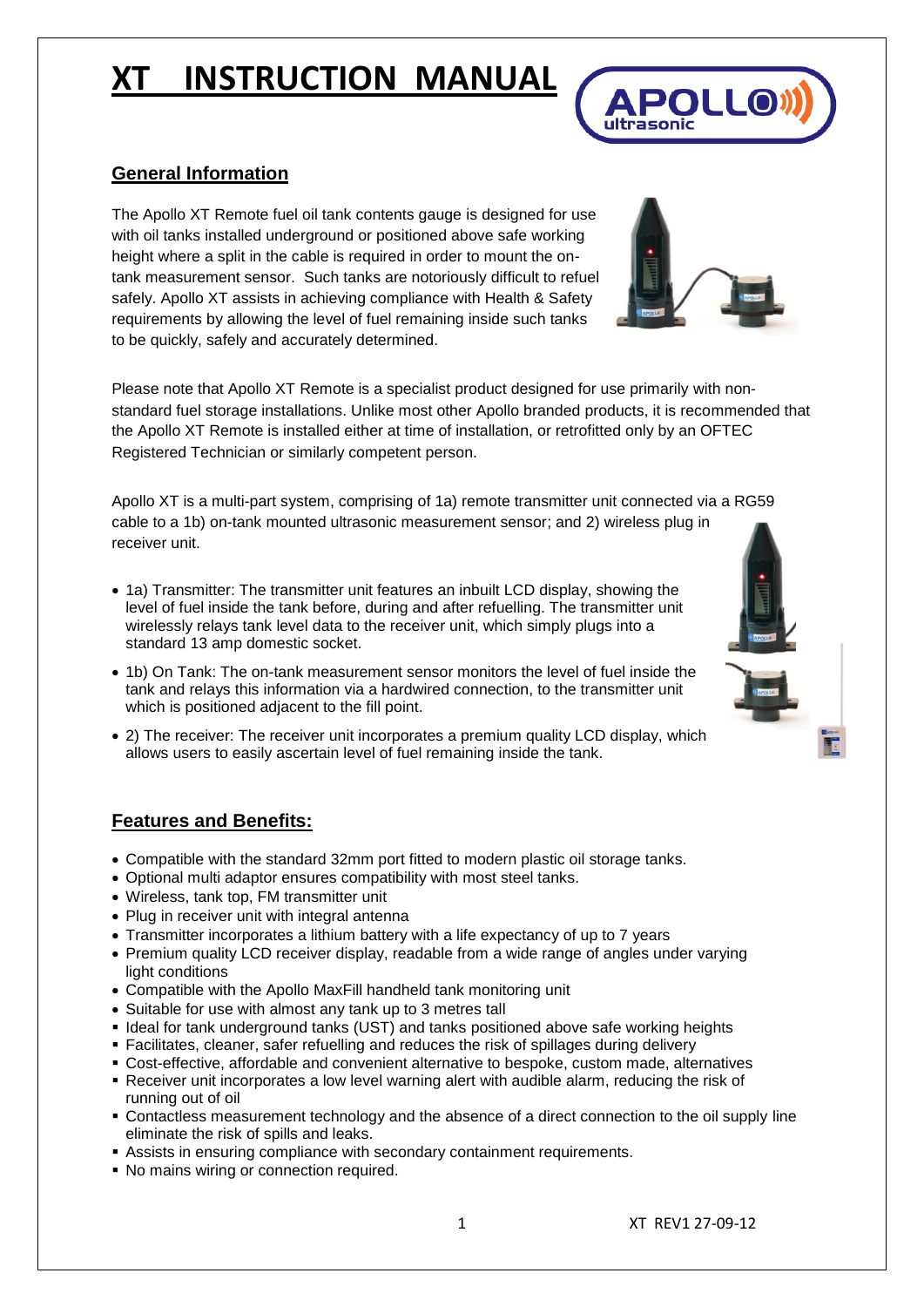

## **REQUIREMENT TOOLS**

• Star/Philips head screwdriver.

### **INSTALLATION INSTRUCTIONS**

#### **STEP 1: MATCHING THE RECEIVER AND TRANSMITTER**

-Complete first stage matching for tanks of 1 metre

-Complete first and second stage matching for tanks of 800mm and greater than 1 metre. Please see the chart on the next page and note the bar display relevant to your tank height **now. For tank heights with no visual setting listed please refer to closest lower value. i.e. tank height of 900mm refer to 800mm visual setting of nozzle symbol only.** 

## **First Stage Matching**

Measure the tank height and from the height chart, set the relevant switches on the receiver. Using a screwdriver or tip of ball point pen, flip the relevant switches upwards (=ON).

e.g. Tank height 1100mm set switches 1, 4, 5, 6 & 7. (Nozzle and 2 bars) **NB: Please refer to the chart on following page before setting switches.**

Plug receiver into a suitable and convenient electrical socket and switch on. The display screen on the front of the receiver will show a flashing top bar. This indicates that the receiver is awaiting a unique code. The flashing top bar will last for 2 minutes during which time you can match the transmitter to the receiver.

Hold the Visual transmitter against/touching the receiver on the right hand side, so that the black dots are aligned with the display screens facing you, as shown. Hold together for about 20 seconds to allow the unique code to be transferred. The bars will increase up the display screens. ONLY when all 10 bars are shown, will they flash to indicate that, the unique code is transferred. **For tanks of 1 metre the matching is now complete.**  Separate the Apollo Visual from the receiver and watch for double flash of red light on the Visual transmitter. You may now fit the On-tank sensor to the tank

## **Second Stage Matching**

- Continue to hold the Visual transmitter to the receiver, the screen will go blank.
- Continuing to hold the transmitter to the receiver, after about 20 seconds, the nozzle icon appears, indication that it is in "tank height setting" mode.
- The transmitter bar display will increase bar by bar.



**APOLLO** 



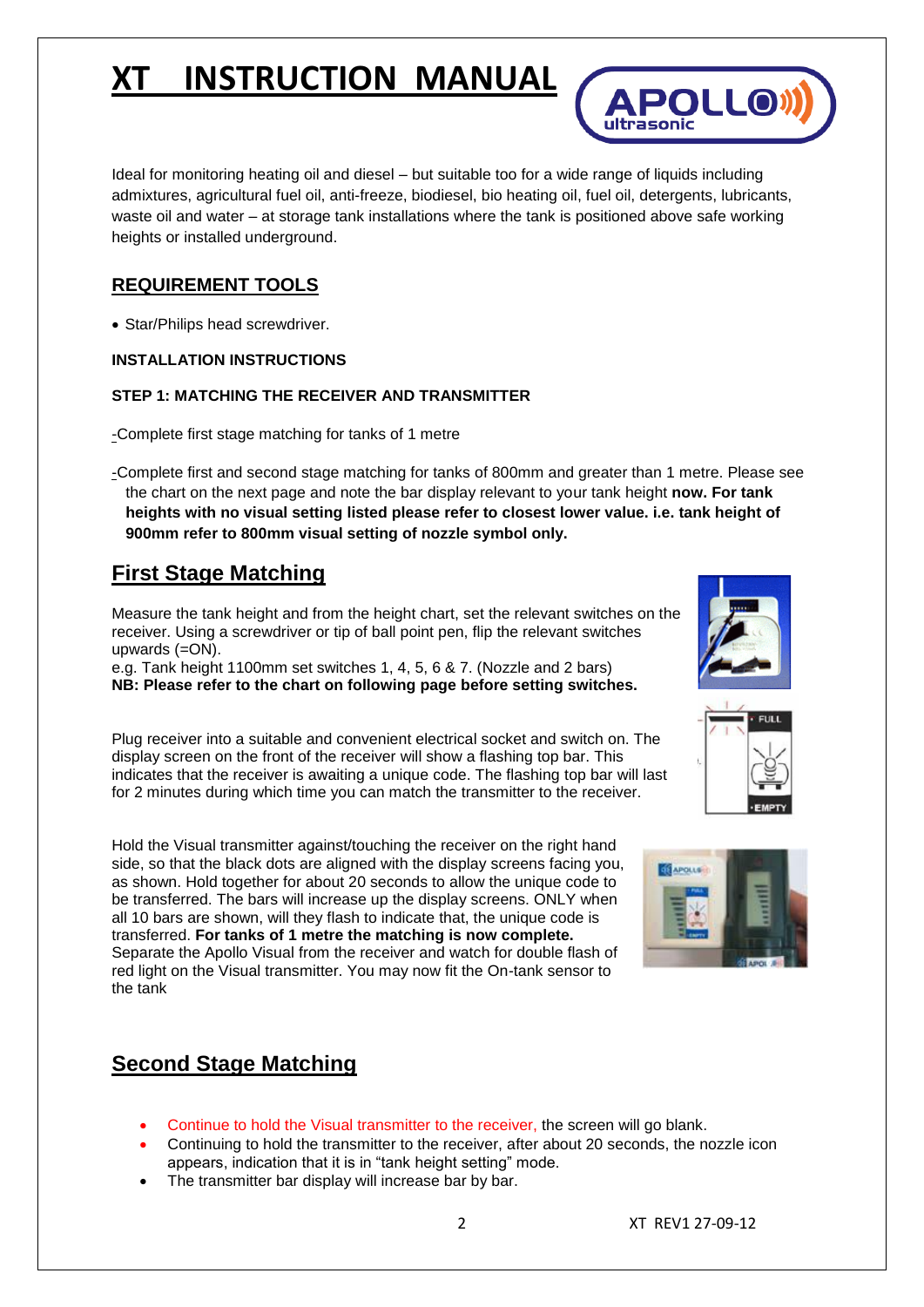- Based on the tank height selected, (see bar display on next page), wait until the selected number of bars appear on the Visual transmitter display screen, then separate Visual transmitter from the receiver. The selected number of bars will show. Watch for a double flash of the red light on the Visual transmitter showing that the new reading has been stored in permanent memory.
- The setup is now complete. Proceed to Fitting Transmitter Instructions

### **APOLLO ULTRASONIC RECEIVER MULTI SWITCH SETTING CHART**

|                                 |                        |                       | TANK HEIGHT CHART - MULTI SWITCH SETTING CHART                                                                                                                       |                        |                       |
|---------------------------------|------------------------|-----------------------|----------------------------------------------------------------------------------------------------------------------------------------------------------------------|------------------------|-----------------------|
|                                 |                        |                       | Measure the vertical height of the tank from the transmitter position on top of the tank to the bottom of the tank.<br>Read to the nearest measurement on the chart. |                        |                       |
| <b>Height of</b><br>tank in mm. | <b>Set Switches On</b> |                       | Height of tank in                                                                                                                                                    | <b>Set Switches On</b> |                       |
|                                 | <b>Pin Setting</b>     | <b>Visual Setting</b> | mm.                                                                                                                                                                  | <b>Pin Setting</b>     | <b>Visual Setting</b> |
| 500                             |                        |                       | 1750                                                                                                                                                                 | 1,3,4,5,6,7            |                       |
| 550                             | 1.7                    |                       | 1800                                                                                                                                                                 | 1.2.8                  |                       |
| 600                             | 1,6,8                  |                       | 1850                                                                                                                                                                 | 1, 2, 7, 8             |                       |
| 650                             | 1,6,7,8                |                       | 1900                                                                                                                                                                 | 1,2,6,7                |                       |
| 700                             | 1,5.7                  |                       | 1950                                                                                                                                                                 | 1.2.5                  |                       |
| 750                             | 1,5,6                  |                       | 2000                                                                                                                                                                 | 1,2,5,7,8              | $\lambda$ + 7 BARS    |
| 800                             | 1,5,6,7,8              | 1 + 0 BARS            | 2050                                                                                                                                                                 | 1,2,5,6,8              |                       |
| 850                             | 1,4,8                  |                       | 2100                                                                                                                                                                 | 1,2,4                  |                       |
| 900                             | 1.4.6                  |                       | 2150                                                                                                                                                                 | 1.2.4.7                |                       |
| 950                             | 1,4,6,7                |                       | 2200                                                                                                                                                                 | 1,2,4,6,8              |                       |
| 1000                            | 1,4,5,8                | $\lambda$ +1 BARS     | 2250                                                                                                                                                                 | 1,2,4,6,7,8            |                       |
| 1050                            | 1.4,5,7,8              |                       | 2300                                                                                                                                                                 | 1,2,4,5,7              | $\lambda + 8$ BARS    |
| 1100                            | 1,4,5,6,7              | $\lambda$ + 2 BARS    | 2350                                                                                                                                                                 | 1,2,4,5,6              |                       |
| 1150                            | 1.3                    |                       | 2400                                                                                                                                                                 | 1.2.4.5.6.7.8          |                       |
| 1200                            | 1, 3, 7, 8             | $\lambda + 3$ BARS    | 2450                                                                                                                                                                 | 1,2,3,8                |                       |
| 1250                            | 1,3,6,8                |                       | 2500                                                                                                                                                                 | 1,2,3,6                |                       |
| 1300                            | 1,3,5                  | $\lambda + 4$ BARS    | 2550                                                                                                                                                                 | 1,2,3,6,7              |                       |
| 1350                            | 1.3.5.7                |                       | 2600                                                                                                                                                                 | 1,2,3,5,8              | $\lambda + 9$ BARS    |
| 1400                            | 1,3,5,6,8              | $\lambda$ +5 BARS     | 2650                                                                                                                                                                 | 1,2,3,5,7,8            |                       |
| 1450                            | 1,3,5,6,7,8            |                       | 2700                                                                                                                                                                 | 1,2,3,5,6,7            |                       |
| 1500                            | 1,3,4,7                |                       | 2750                                                                                                                                                                 | 1, 2, 3, 4             |                       |
| 1550                            | 1,3,4.6                |                       | 2800                                                                                                                                                                 | 1,2,3,4,7,8            | $\lambda$ + 10 BARS   |
| 1600                            | 1, 3, 4, 6, 7, 8       |                       | 2850                                                                                                                                                                 | 1,2,3,4,6,8            |                       |
| 1650                            | 1,3,4,5,8              |                       | 2900                                                                                                                                                                 | 1,2,3,4,5              |                       |
| 1700                            | 1,3,4,5,6              | $\lambda + 6$ BAR     | 3000                                                                                                                                                                 | 1,2,3,4,5,6,8          |                       |

#### **Second Stage Mis-Match**

If in the event during second stage matching one over runs the desired height settings ( number of bars), continue to hold receiver and transmitter in matching position until all ten bars are flashing as the Visual reverts to blank screen. Hold until flashing nozzle and desired number of bars are shown. Separate the Visual from the receiver. Watch for a double flash of the red light on Visual transmitter showing that the new reading has been stored in permanent memory.

### **Incorrect setup**

In the event that the incorrect number of bars was reached and the units were separated, reset the unit by unplugging the receiver plug and completing the process from the beginning.

**APOLLO**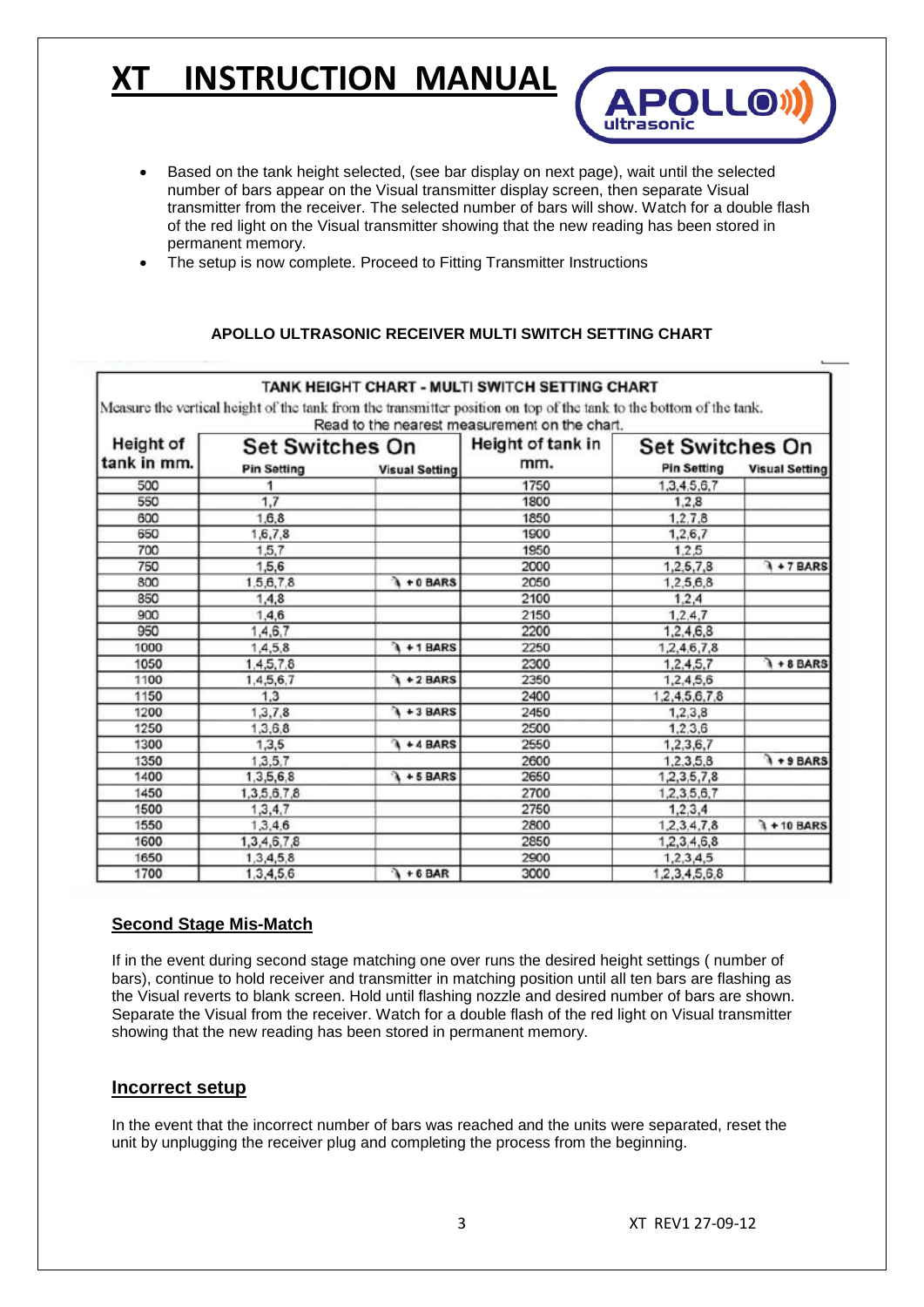## **STEP 2: FITTING THE ON TANK SENSOR**

#### **For tanks with pre-drilled 20 mm or 32 mm hole**

- Remove cap from hole and insert On-tank sensor, ensuring the weather seal is securely in place.
- Ensure the On tank sensor is **vertical** on top of the tank.
- Tighten on to the tank using the 2 stainless steel self-tapping screws supplied. **Do not over tighten. Do not use longer screws.**



**APOLL®** 

ultrasonic

## **For tanks with 1½" (38 mm) BSP gauge socket a**n

optional adapter is available

- Unscrew cap from hole and fit the adapter provided by screwing into gauge socket.
- Fit the on tank sensor to the adaptor on the tank as described above.



## **Fitting the Transmitter.**

- Using a stable structure which is a minimum of 2 ft. above ground level secure the Transmitter using the two screw holes provided.
- Ensure any loose cable along the route from the tank to the transmitter is secured using cable ties or other suitable items.

## **Note:**

- Please ensure the receiver is plugged into an electrical socket at all times. Do not unplug to reset.
- In the event of a power failure or if the receiver is switched off or moved to a new socket: When power returns again or unit is switched on, the receiver display screen will show the top bar flashing. **There is no need to repeat the matching instruction**. The top bar will continue to flash for 2 minutes, after which time the display screen will be blank, whilst the unique signal is located. This may take up to one hour.